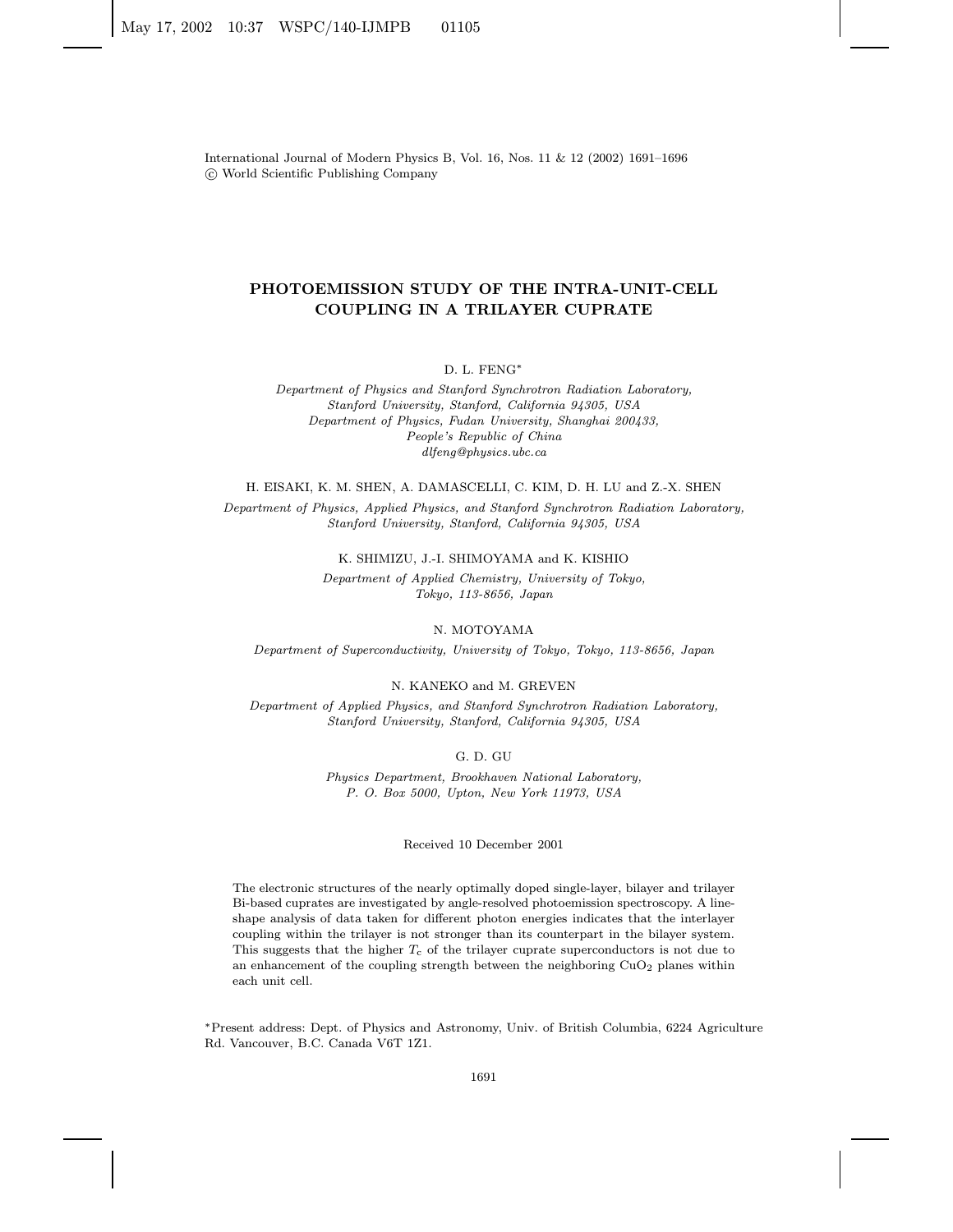# 1. Introduction

The high-temperature superconductors (HTSCs), based on the number of  $CuO<sub>2</sub>$  planes (n) in each characteristic block, are classified into single-layer materials [e.g.  $\text{Bi}_2\text{Sr}_2\text{CuO}_{6+\delta}$  (Bi2201) and  $\text{La}_{2-x}\text{Sr}_x\text{CuO}_4$ ], bilayer materials [e.g. Bi<sub>2</sub>Sr<sub>2</sub>CaCu<sub>2</sub>O<sub>8+δ</sub> (Bi2212) and YBa<sub>2</sub>Cu<sub>3</sub>O<sub>7−δ</sub>], trilayer materials [e.g.  $Bi_2Sr_2Ca_2Cu_3O_{10+\delta}$  (Bi2223), and  $HgBa_2Ca_2Cu_3O_{8+\delta}$ , and so on. This structural characteristic influences the superconducting properties to such an extent that, within each family of cuprates,  $T_c$  increases monotonically with the layer number up to  $n \leq 3$  and then start decreasing.<sup>1,2</sup> For example as far as the Bi-based cuprate HTSCs are concerned, the maximum  $T_c$  is approximately 34, 90, and 110 K for optimally doped Bi2201 ( $n = 1$ ), Bi2212 ( $n = 2$ ), and Bi2223 ( $n = 3$ ), respectively.<sup>2</sup> However, despite all the experimental and theoretical efforts, a conclusive microscopic understanding of the empirical relation between  $n$  and the superconducting transition has not been reached yet.

A change in n affects the system in many different ways. First of all, it results in a change of the chemical environment around the  $CuO<sub>2</sub>$  planes themselves. Taking Bi2223 as an example, the two outer  $CuO<sub>2</sub>$  layers have the same chemical environment as the two planes present in Bi2212, while the inner  $CuO<sub>2</sub>$  layer of Bi2223 has no apical oxygen as in the electron doped cuprate superconductor  $Nd_{2-x}Ce_xCuO_4$ . Second, the presence of  $CuO<sub>2</sub>$  multilayer blocks in the unit cell and the coupling between the neighboring  $CuO<sub>2</sub>$  layers alter the electronic structure of the system resulting, for example, in the splitting of the otherwise degenerate  $CuO<sub>2</sub>$  electronic bands.<sup>3</sup> This and more subtle effects can be studied by angle-resolved photoemission spectroscopy (ARPES), which is considered as one of the most direct probes of the electronic structure of solids and has greatly contributed to the understanding of the HTSCs.<sup>4</sup> Recent ARPES results from the bilayer compound Bi2212<sup>5,6</sup> have demonstrated the presence of bilayer splitting in the heavily overdoped Bi2212 systems where one can distinguish two spectral features that correspond to the two split bands. To gain a systematic picture of the role of multiple  $CuO<sub>2</sub>$  planes and interlayer coupling on the electronic structure of the cuprates and, more importantly, on high- $T_c$  superconductivity, we here study the intra-trilayer coupling of the trilayer Bi2223 system. Our ARPES lineshape analyses at different photon energies indicate a weak intra-trilayer coupling (as compared to the bilayer case of Bi2212<sup>5,6</sup>), suggesting that the coupling strength between different  $CuO<sub>2</sub>$  layers may not directly relate to the enhancement of the superconducting phase transition temperature.

## 2. Experimental

The Bi2201, Bi2212 and Bi2223 single crystals were grown by travelling-solventfloating-zone method. Nearly optimally doped samples were obtained by annealing the as-grown crystals.  $T_c = 34 \text{ K}$ ,  $\Delta T_c(10\% - 90\%) = 1 \text{ K}$ ,  $T_c = 90 \text{ K}$ ,  $\Delta T_c(10\% - 90\%) = 1 \text{ K}$  $90\%) = 1$  K, and  $T_c = 108$  K,  $\Delta T_c(10\% - 90\%) = 2$  K are achieved for the  $n =$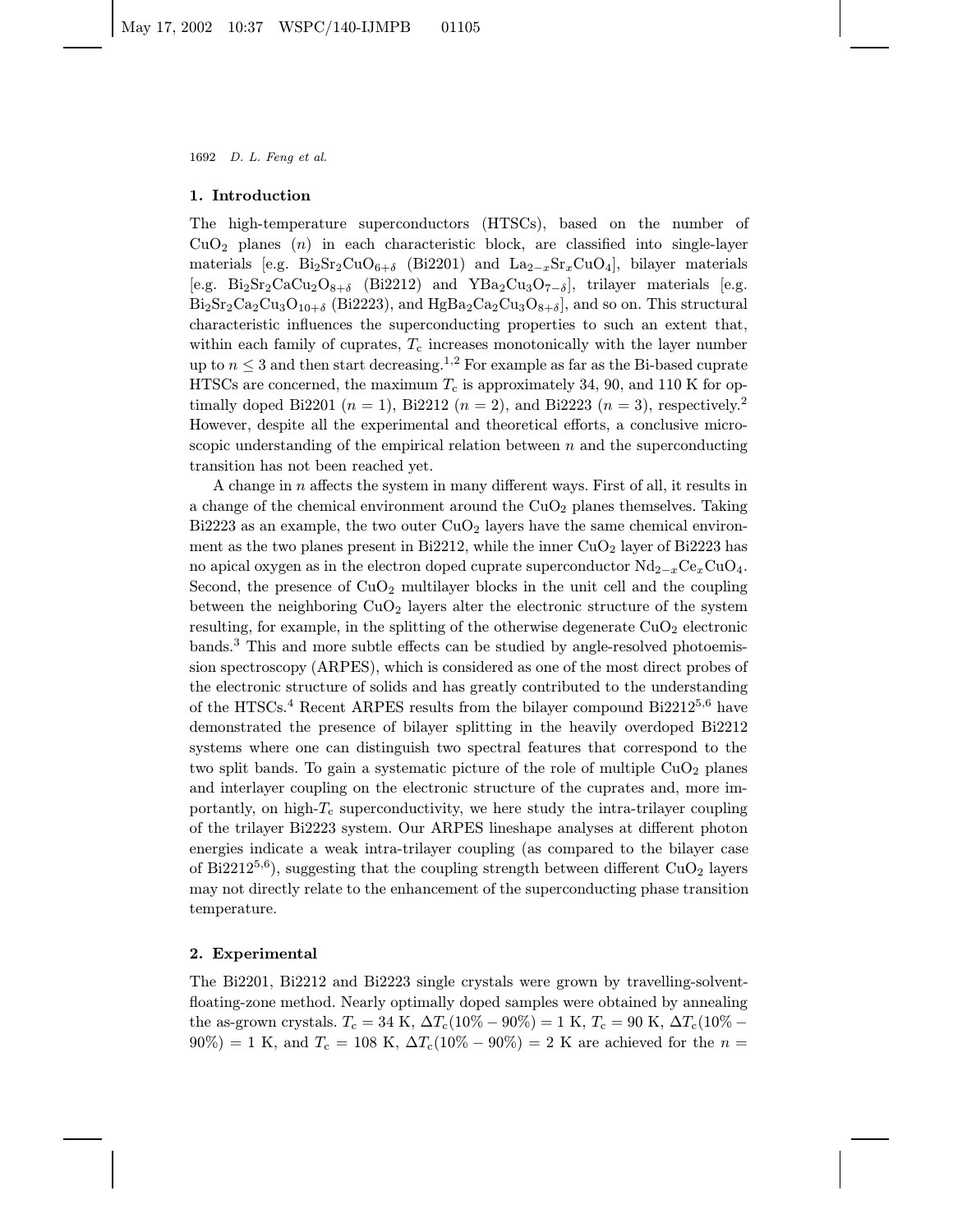1, 2, and 3 material respectively. Magnetic susceptibility measurements excluded the presence of any second phase. X-ray and low-energy electron diffraction show well ordered bulk and surface structures. ARPES experiments were performed at the Stanford Synchrotron Radiation Laboratory (SSRL) beamline 5-4, which is equipped with a Scienta SES200 electron analyzer. ARPES spectra were acquired in a narrow window of about  $0.3° \times 0.5°$ . The overall energy resolution is about 10 ∼ 17 meV depending on different photon energies. The samples were aligned by Laue diffraction, and cleaved in-situ at a pressure better than  $5 \times 10^{-11}$  torr  $10 \sim 20$  K above  $T_c$ . The flatness of the cleaved surfaces was confirmed by the small laser reflection from the samples. Data were collected within 12 hours after cleaving and aging effects were negligible. Particularly, since we are focused on large energy scale features, small differences in temperature, momentum window and energy resolution will not affect the conclusion drawn here.



Fig. 1. Normal state photoemission spectra of Bi2212 taken at  $(\pi, 0)$  for three different doping levels (from top to bottom, carrier doping level decreases). Data were taken with  $h\nu = 22.7$  eV photon. Bars indicate identifiable feature positions, and triangles indicate possible feature positions. Note the seeming feature near the Fermi energy could be due to the Fermi cutoff.

# 3. Results and Discussion

The doping range of the existing Bi2223 samples is limited, unlike Bi2212, heavily overdoped regime of Bi2223 has not been reached. This conspires the immediate experimental difficulty in the study of the intra-trilayer coupling of Bi2223. For optimally doped Bi2223, ARPES spectra and the measured Fermi surface appear to only contain one component,<sup>7</sup> instead of three separate features corresponding to the bonding, non-bonding and anti-bonding bands as expected from the intra-trilayer coupling. However, this does not necessarily mean that intra-trilayer coupling is negligible: similar behavior has also been observed in optimally doped Bi2212, although there exist sizable intra-bilayer coupling.<sup>8</sup> Due to the anisotropic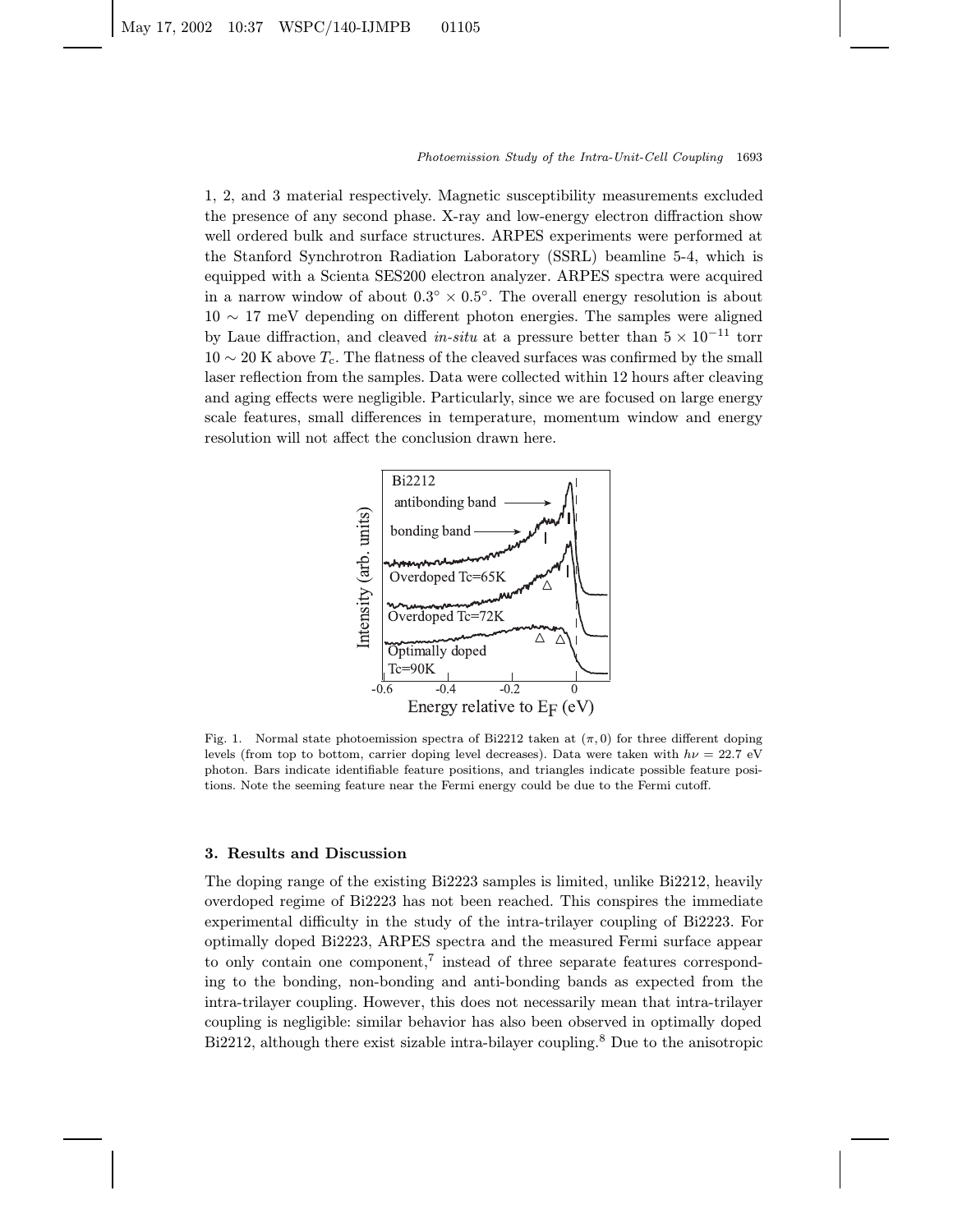nature of the intra-bilayer coupling, the amplitude of the bilayer splitting is also anisotropic with zero splitting in the nodal region and maximum splitting at  $(\pi, 0)$ . As demonstrated in Fig. 1, the normal state  $(\pi, 0)$  photoemission spectrum of heavily overdoped system  $(T_c = 65 \text{ K})$  clearly shows two features that exhibit a normal state peak-dip-hump structure, and are assigned to the two bilayer split bands.<sup>5,6</sup> This was not observed in previous measurements on overdoped samples, mainly due to extrinsic factors such as energy and angular resolution. With a slight decrease of the doping (overdoped,  $T_c = 72$  K), the two components of the  $(\pi, 0)$  spectrum are barely distinguishable. Compared with the  $T_c = 65$  K system, the two features become broader and their intensities smaller. For optimally doped system  $(T<sub>c</sub> = 90 K)$ , the spectrum is *intrinsically* too broad to distinguish the two split features, which makes the identification of the bilayer splitting very difficult in this manner. Therefore, one needs to look for other signs of bilayer splitting. In a recent study,<sup>8</sup> by comparing the spectra of Bi2212 with those of single layer Bi2201, it has been shown that the presence of incipient bilayer splitting can be addressed also on the basis of more subtle effects: even when only one broad envelope (instead of two clear peaks) is detected, its centroid and overall lineshape would change significantly with photon energy. This is because the split bands have different symmetry along the c-axis, and thus different dependence of the matrix elements on the final-state electron wavelength [see Fig. 2(b)].<sup>8</sup> On the basis of this behavior, the signature of bilayer splitting in optimally doped and even moderately underdoped Bi2212 was recognized,<sup>8</sup> which also naturally explains the broad linewidth of the Bi2212 spectra near  $(\pi, 0)$ , as it contains two features [see Fig. 2(d)].

Similar to the case of the bilayer splitting, one can also study the intra-trilayer coupling or trilayer splitting in optimally doped Bi2223 based on the photon energy dependence data and lineshape analysis. In Fig. 2(a)–(c) the normal state  $(\pi, 0)$ spectra from optimally doped Bi2201, Bi2212 and Bi2223 are presented. Contrary to the case of Bi2212 discussed above, on Bi2201 the feature position is independent



Fig. 2. Photon energy dependence of the normal state  $(\pi, 0)$  ARPES spectra for optimally doped: (a) Bi2201 at 40 K ( $T_c = 33$  K); (b) Bi2212 at 110 K ( $T_c = 90$  K); (c) Bi2223 at 125 K ( $T_c = 108$  K). (d) Direct comparison of the  $(\pi, 0)$  ARPES spectra taken with 22.7 eV photons (from panels a-c).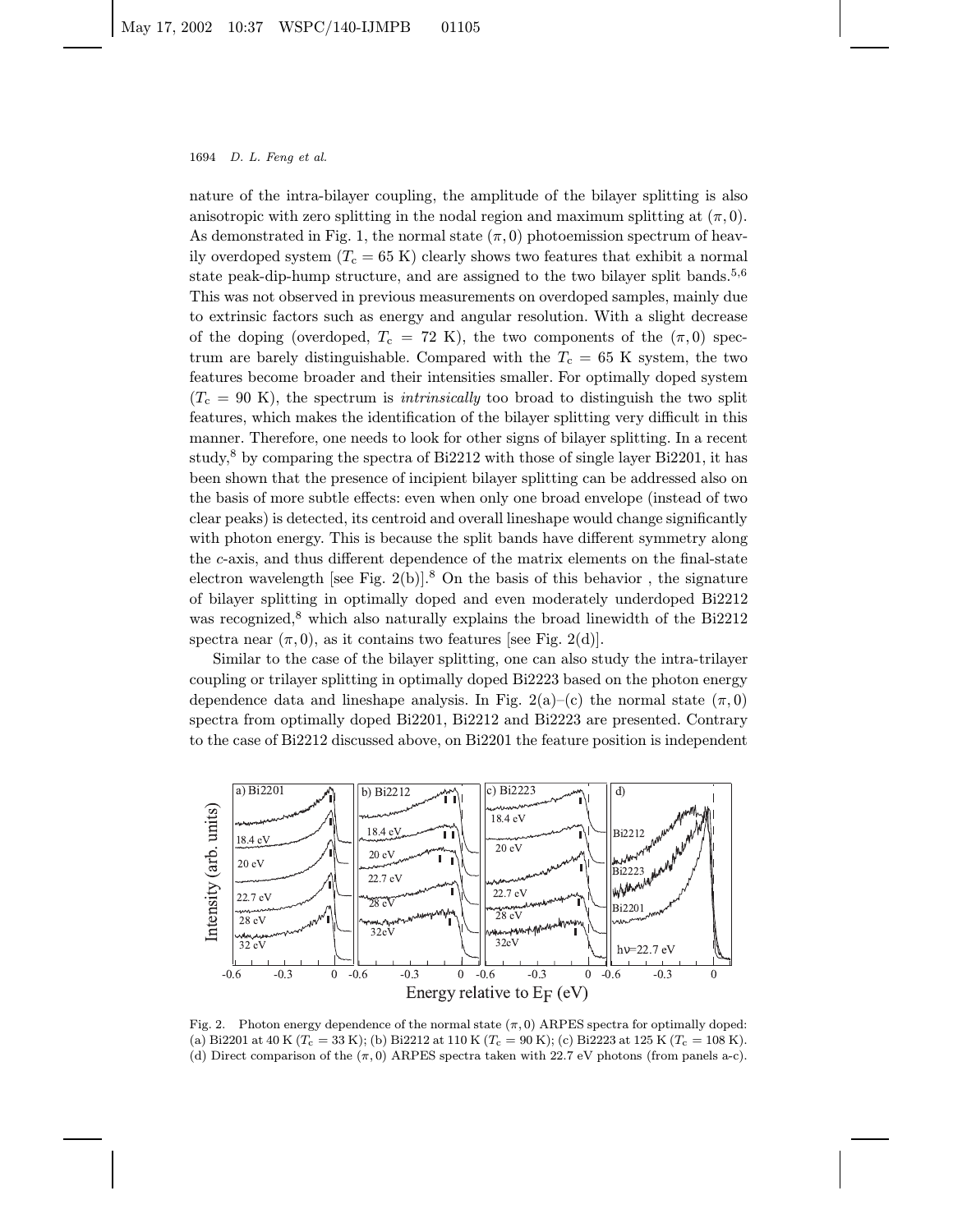of the photon energy. The slow change in the overall spectral lineshape may be due to photon energy dependence of the in-plane photoemission matrix element and/or background. This is in agreement with the absence of multi-band structure in Bi2201. Furthermore on Bi2223, even though multi-layer splitting is expected, the spectral centroid position does not show as significant changes with photon energy as on Bi2212. This is further confirmed by the direct comparison of the  $(\pi, 0)$ spectra from the three systems taken with 22.7 eV photons, where the spectra are sharpest among other photon energies, and backgrounds are relatively the weakest. It is found that [see Fig. 2(d)] the lineshape for Bi2223 is intermediate between those of Bi2201 (sharpest) and Bi2212 (broadest). Therefore, these results suggest that the trilayer splitting effects in Bi2223, though not totally absent, are at least weaker than the bilayer splitting effects in Bi2212.<sup>9</sup>

The weakness of the trilayer effects in Bi2223 could be understood by considering the differences in chemical environment among the three  $CuO<sub>2</sub>$  planes. Measurements of the <sup>17</sup>O Knight shift by nuclear magnetic resonance showed that the inner and outer layers of Bi2223 have different hole concentrations<sup>10</sup>: it was argued that the inner-layer hole density is 15% to 25% less than that of the outer layers (similar conclusions were also drawn for other  $n \geq 3$  HTSC's.<sup>11</sup>) Also ionic-model calculations of the charge distribution among the three  $CuO<sub>2</sub>$  layers indicate that the inner layer is underdoped<sup>12</sup> or even depleted of holes.<sup>1</sup> Empirically, it was shown that it is energetically unfavorable to hole-dope a  $CuO<sub>2</sub>$  plane with no apical oxygen.<sup>13</sup> Because the inner layer is underdoped, electronic correlations are strong and will severely reduce the *effective* hopping between the outer and inner layers.<sup>5,14</sup> In other words, the inner layer serves as a separator between the two outer layers, and trilayer splitting effects are thereby weakened.

If the coupling between neighboring  $CuO<sub>2</sub>$  planes within each unit cell is not responsible for the  $T_c$  enhancement with n, one might need to search for other factors that can alter  $T_c$  such as chemical and/or structural changes near the CuO<sub>2</sub> planes. Recent material study<sup>15</sup> shows that the different ionic radius of impurities in cuprates alters  $T_c$  dramatically. It is also intriguing to note that among the singlelayer systems the highest  $T_c$  (95 K) is found in the single-layer Hg-based cuprate, which is also the material characterized by the flattest  $CuO<sub>2</sub>$  plane.

Alternatively, another subtle scenario was proposed recently to explain the  $T_c$ enhancement in Bi2223.<sup>16</sup> Based on the proximity effect, Cooper pairs in Bi2223 may hop to the inner layer to obtain stronger pairing and the outer layer to obtain stronger phase coherence, although the interlayer hopping probability might not be as strong as in the bilayer system. This agrees with recent experimental findings,<sup>7</sup> where both pairing and coherence strengths in Bi2223 are found to be enhanced, consistent with its higher  $T_c$ .

### 4. Conclusion

In summary, based on photon energy dependence of the ARPES spectra taken on Bi2201, Bi2212, and Bi2223, we have shown that the coupling within the multi-layer